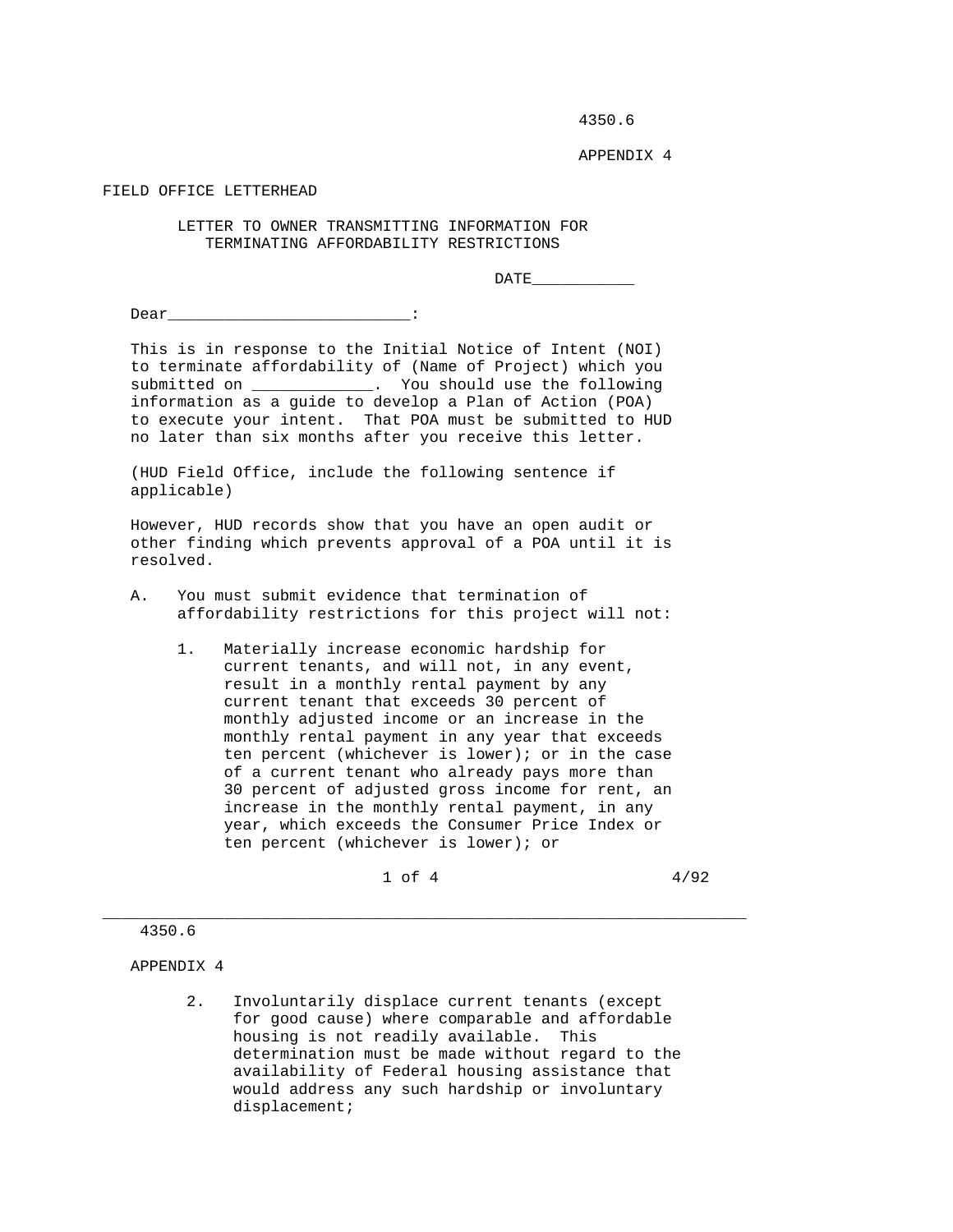- B. You must submit evidence that the supply of vacant, comparable housing is sufficient to ensure that such prepayment will not materially affect:
	- 1. The availability of decent, safe, and sanitary housing affordable to low- and very low-income families or persons in the area that the housing could reasonably be expected to serve;
- 2. The ability of low- and very low-income families or persons to find affordable, decent, safe, and sanitary housing near employment opportunities; or
	- 3. The housing opportunities of minorities in the community within which the housing is located.
	- C. You must advise HUD of anticipated changes in the mortgage and/or regulatory agreement, and provide HUD with a description of any planned change in ownership, any relocation help which you plan to provide to tenants, any affordability restrictions you are willing to maintain in the project, and any other information which you consider to be relevant.

 HUD will evaluate your POA to be certain that the conditions stated above can be met.

 To further assist you in developing your POA, we are appending information available in this office about other comparable affordable housing in your market area, as well as some statistics on minority concentration in the market area and potential impact on minorities, both in your project and in the market area in general.

\_\_\_\_\_\_\_\_\_\_\_\_\_\_\_\_\_\_\_\_\_\_\_\_\_\_\_\_\_\_\_\_\_\_\_\_\_\_\_\_\_\_\_\_\_\_\_\_\_\_\_\_\_\_\_\_\_\_\_\_\_\_\_\_\_\_\_\_\_

4/92 2 of 4

4350.6

APPENDIX 4

- D. You should be sure that your POA reflects the appended information, if applicable, and also contains the following data:
	- 1. A current project rent roll showing incomes and rents for all existing tenants;
	- 2. Copies of all waiting lists for the project which include family size and incomes of the applicants on the waiting list, or documentation of the projects vacancy rate, if there is no waiting list;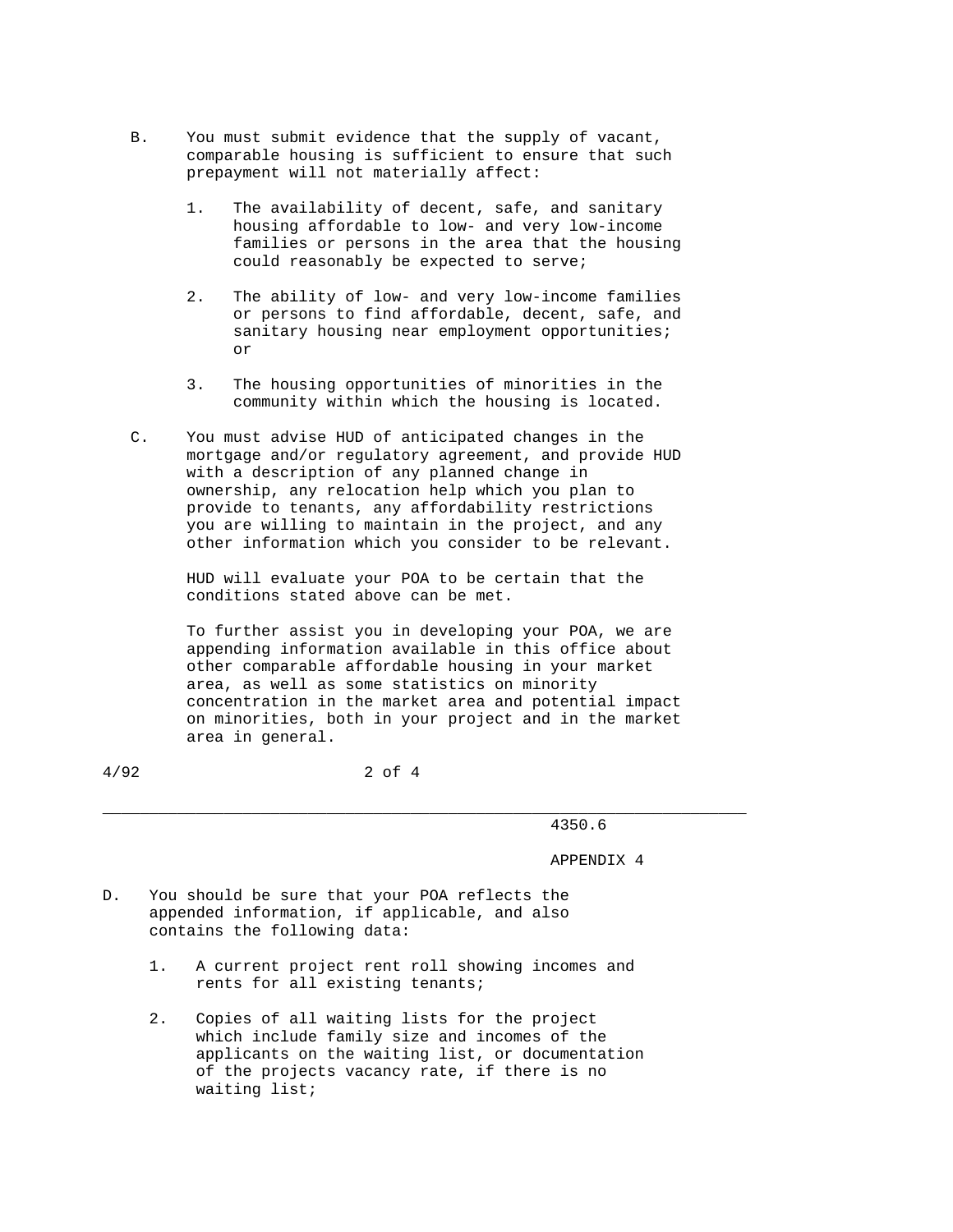- 3. Turnover and vacancy rates at the project for the past three years; and
- 4. Any other information you feel will document your ability to meet the conditions outlined in Paragraphs A. and B. above.

 If we cannot approve the POA to terminate affordability restrictions, you may submit a new NOI to extend affordability. Under these provisions, HUD may be able to offer incentives to extend affordability by retaining or selling the project, that may include increased access to residual receipts, an increase in rents, additional project based Section 8 rental assistance, financing of a capital improvement or rehabilitation loan, redirection of interest reduction payment subsidies to a second mortgage, access to a portion of the preservation equity in the project, and/or an increase in the amount of allowable distributions.

 Simultaneously with submitting a POA to HUD, you must notify the tenants about the plans by posting a summary of the POA in each affected building. This summary must state that the tenants have 60 days to comment on the POA. You must also give a copy of the POA to any tenant representative(s). The summary must indicate that a copy of the POA is available for inspection and copying, at a reasonable cost during normal business hours from:

 $3 \text{ of } 4$   $4/92$ 

## 4350.6

APPENDIX 4

 1. The tenant representatives, whose names, addresses and telephone numbers are listed on the summary;

\_\_\_\_\_\_\_\_\_\_\_\_\_\_\_\_\_\_\_\_\_\_\_\_\_\_\_\_\_\_\_\_\_\_\_\_\_\_\_\_\_\_\_\_\_\_\_\_\_\_\_\_\_\_\_\_\_\_\_\_\_\_\_\_\_\_\_\_\_

- 2. The local HUD Field Office (include address); and
- 3. The on-site office for the project or in the location where rents are collected.

 If you know of no tenant representative, this statement must be certified to the Department within a reasonable period after the POA is submitted.

 The POA must also be submitted to the officer of the State or local government to whom you have submitted an Initial NOI.

You must post the attached Notice, Information for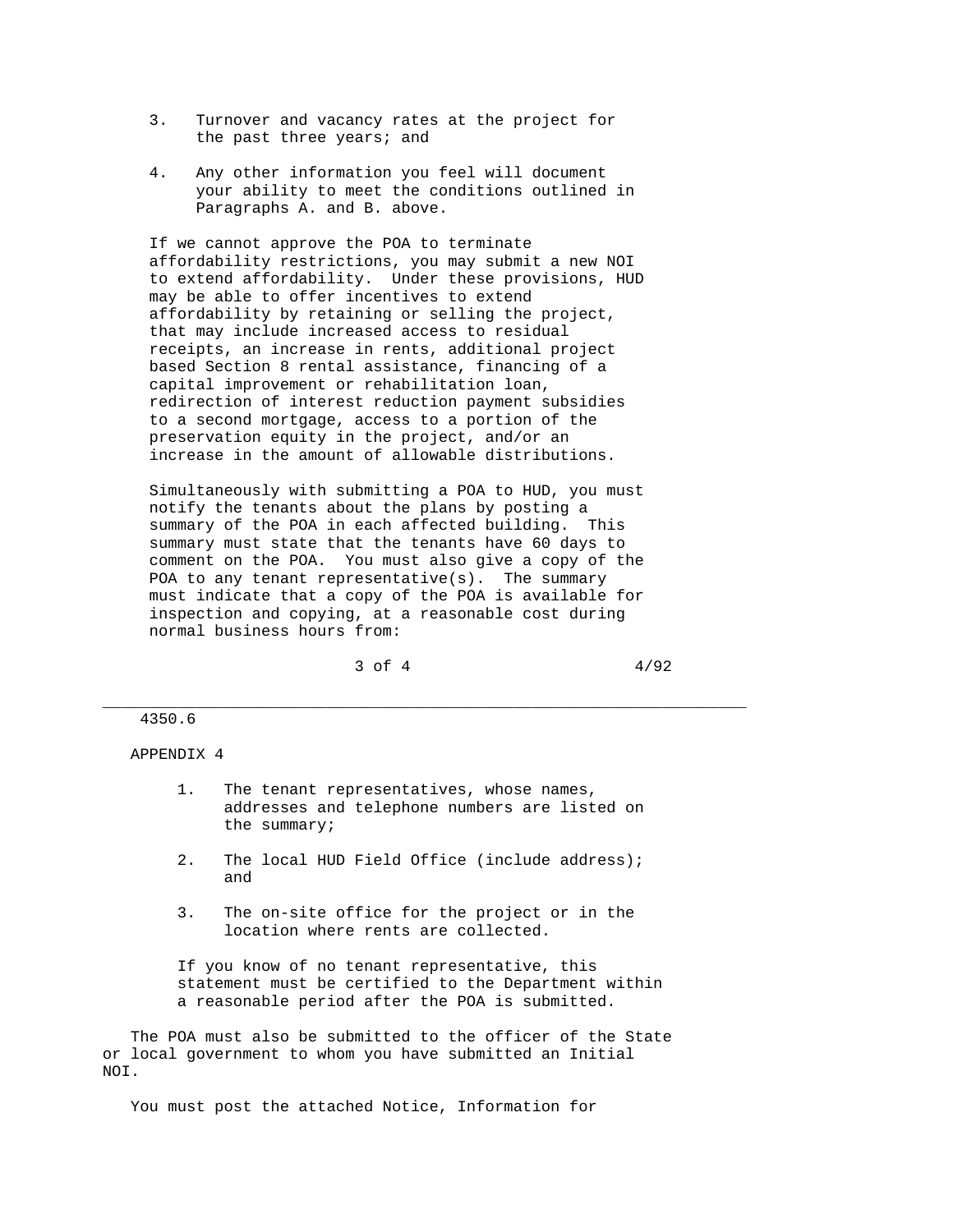Tenants, in each affected building with this letter and include the Attachment, Information about Market Area (see Appendix 4A), behind it.

Sincerely,

Chief, Loan Management Branch

cc: Posting for each affected building Tenant representative(s) State and Local Officials

Attachments: 4A, 4B, 4C

4/92 4 of 4

\_\_\_\_\_\_\_\_\_\_\_\_\_\_\_\_\_\_\_\_\_\_\_\_\_\_\_\_\_\_\_\_\_\_\_\_\_\_\_\_\_\_\_\_\_\_\_\_\_\_\_\_\_\_\_\_\_\_\_\_\_\_\_\_\_\_\_\_\_ 4350.6

APPENDIX 4A

FIELD OFFICE LETTERHEAD

## INFORMATION ABOUT MARKET AREA

 The following information should be used in developing your Plan of Action. Any other information you have concerning your market area or potential minority impact may also be incorporated into the Plan of Action, and documentation of how you arrived at the facts you are using should be attached.

HUD FIELD OFFICE:

- 1. INSERT INFORMATION FROM EMAS CONCERNING LOW-INCOME HOUSING IN THE AREA INCLUDING OTHER PROJECTS, NUMBER OF UNITS, UNIT SIZE, RENTS, VACANCY RATES, TURNOVER RATES, WAITING LISTS, AND ACCESSIBILITY TO EMPLOYMENT.
- 2. INSERT INFORMATION RECEIVED FROM VALUATION CONCERNING ALL ITEMS IN 1 ABOVE.
- 3. INSERT INFORMATION FROM FHEO CONCERNING MINORITY CONCENTRATIONS IN THE AREA AND POTENTIAL IMPACT OF PLANNED CHANGE IN HOUSING USE ON MINORITIES.

 $1 \text{ of } 1$   $4/92$ 

4350.6

APPENDIX 4B

FIELD OFFICE LETTERHEAD

INFORMATION FOR TENANTS

\_\_\_\_\_\_\_\_\_\_\_\_\_\_\_\_\_\_\_\_\_\_\_\_\_\_\_\_\_\_\_\_\_\_\_\_\_\_\_\_\_\_\_\_\_\_\_\_\_\_\_\_\_\_\_\_\_\_\_\_\_\_\_\_\_\_\_\_\_